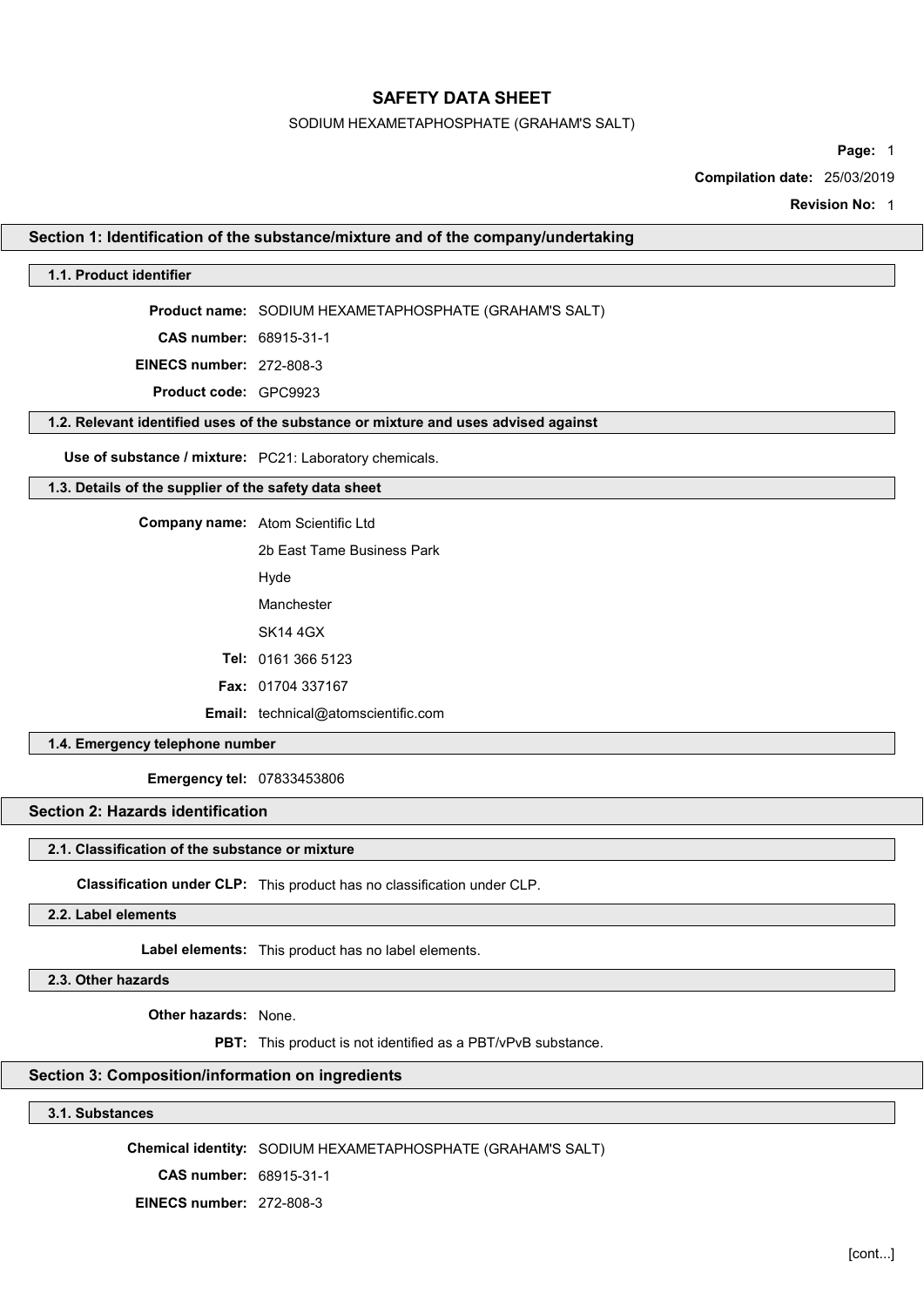#### SODIUM HEXAMETAPHOSPHATE (GRAHAM'S SALT)

Page: 2

# Section 4: First aid measures 4.1. Description of first aid measures Skin contact: Wash immediately with plenty of soap and water. Eye contact: Flush eyes with water as a precaution. Ingestion: Never give anything by mouth to an unconscious person. Wash out mouth with water. Inhalation: Move to fresh air in case of accidental inhalation of vapours. If unconscious, check for breathing and apply artificial respiration if necessary. 4.2. Most important symptoms and effects, both acute and delayed Skin contact: May be harmful if absorbed through skin. May cause skin irritation. Eye contact: There may be irritation and redness. Ingestion: May be harmful if swallowed. Inhalation: May be harmful if inhaled. May cause respiratory tract irritation. Delayed / immediate effects: No data available. 4.3. Indication of any immediate medical attention and special treatment needed Immediate / special treatment: No data available. Section 5: Fire-fighting measures 5.1. Extinguishing media Extinguishing media: Dry chemical powder. Water spray. Alcohol resistant foam. Carbon dioxide. 5.2. Special hazards arising from the substance or mixture

Exposure hazards: Not applicable.

5.3. Advice for fire-fighters

Advice for fire-fighters: Wear self-contained breathing apparatus.

# Section 6: Accidental release measures

# 6.1. Personal precautions, protective equipment and emergency procedures

Personal precautions: Use personal protective equipment. Ensure adequate ventilation. Avoid dust formation.

Avoid breathing vapours, mist or gas.

For personal protection see section 8.

# 6.2. Environmental precautions

Environmental precautions: Do not discharge into drains or rivers.

# 6.3. Methods and material for containment and cleaning up

Clean-up procedures: Pick up and arrange disposal without creating dust. Sweep up and shovel. Keep in

suitable, closed containers for disposal.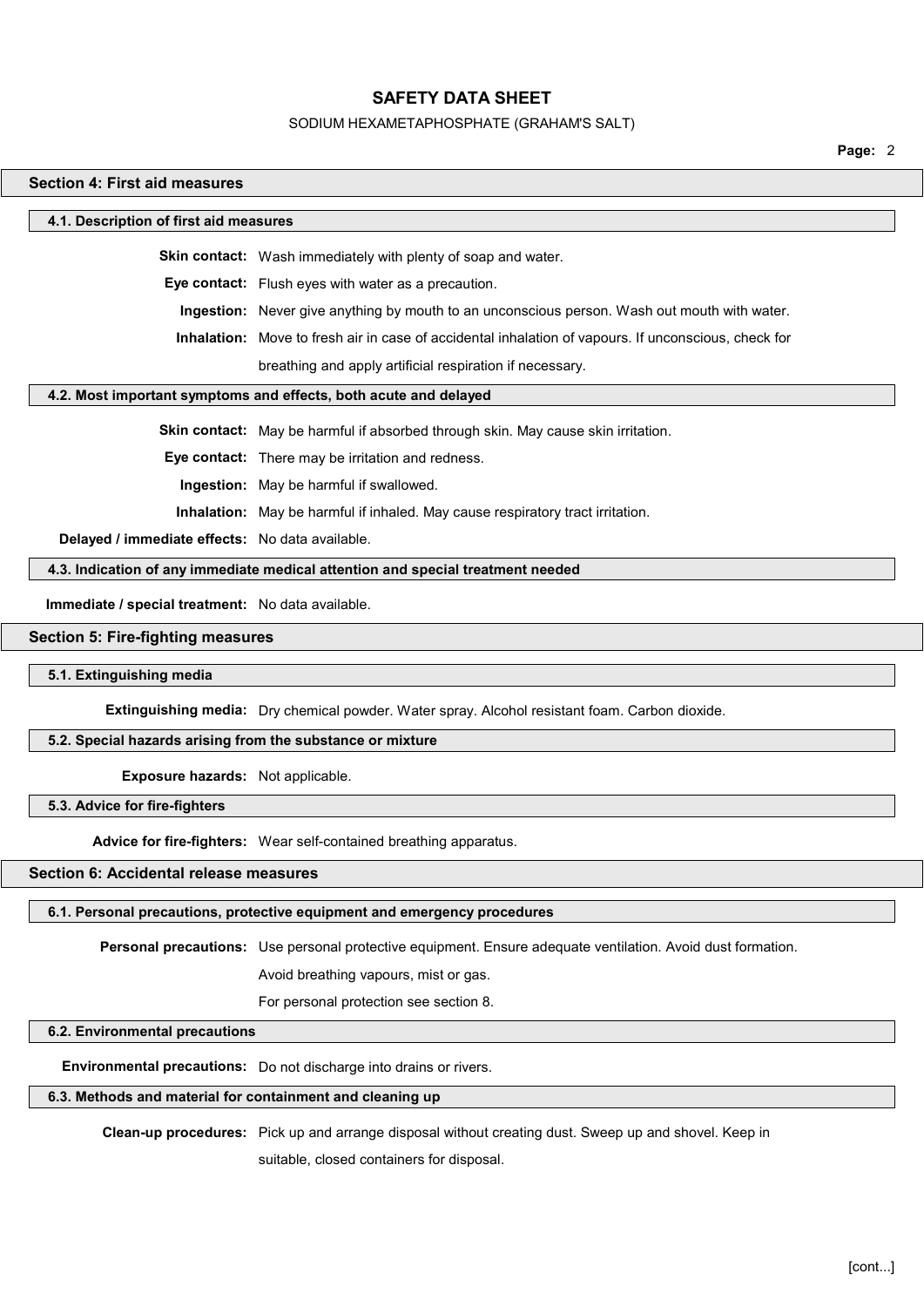#### SODIUM HEXAMETAPHOSPHATE (GRAHAM'S SALT)

Page: 3

#### 6.4. Reference to other sections

# Reference to other sections: Refer to section 13 of SDS.

#### Section 7: Handling and storage

#### 7.1. Precautions for safe handling

Handling requirements: Avoid contact with skin and eyes. Avoid formation of dust and aerosols.

Provide appropriate exhaust ventilation at places where dust is formed.

For precautions see section 2.2.

#### 7.2. Conditions for safe storage, including any incompatibilities

Storage conditions: Store in cool, well ventilated area. Keep container tightly closed. Hygroscopic.

Suitable packaging: Not applicable.

7.3. Specific end use(s)

Specific end use(s): No special requirement.

#### Section 8: Exposure controls/personal protection

### 8.1. Control parameters

Workplace exposure limits: No data available.

#### 8.1. DNEL/PNEC Values

DNEL / PNEC No data available.

| 8.2. Exposure controls |                                                                                                                     |
|------------------------|---------------------------------------------------------------------------------------------------------------------|
|                        | <b>Engineering measures:</b> Handle in accordance with good industrial hygiene and safety practice. Wash hands      |
|                        | before breaks and at the end of workday.                                                                            |
|                        | <b>Respiratory protection:</b> For nuisance exposures use type P95 (US) or type P1 (EU EN 143) particle respirator. |
|                        | For higher level protection use type OV/AG/P99 (US) or type ABEK-P2 (EU EN 143)                                     |
|                        | respirator cartridges. Use respirators and components tested and approved under                                     |
|                        | appropriate government standards such as NIOSH (US) or CEN (EU).                                                    |
|                        | <b>Hand protection:</b> Protective gloves. Use proper glove removal technique (without touching glove's outer       |
|                        | surface) to avoid skin contact with this product. Dispose of contaminated gloves after                              |
|                        | use in accordance with applicable laws and good laboratory practices. Wash and dry                                  |
|                        | hands.                                                                                                              |
|                        | <b>Eye protection:</b> Safety glasses with side-shields. Use equipment for eye protection tested and approved       |
|                        | under appropriate government standards such as NIOSH (US) or EN 166(EU).                                            |
|                        | Skin protection: Impervious clothing. The type of protective equipment must be selected according to the            |
|                        | concentration and amount of the dangerous substance at the specific workplace.                                      |
|                        | <b>Environmental:</b> Do not let product enter drains.                                                              |
|                        |                                                                                                                     |

Section 9: Physical and chemical properties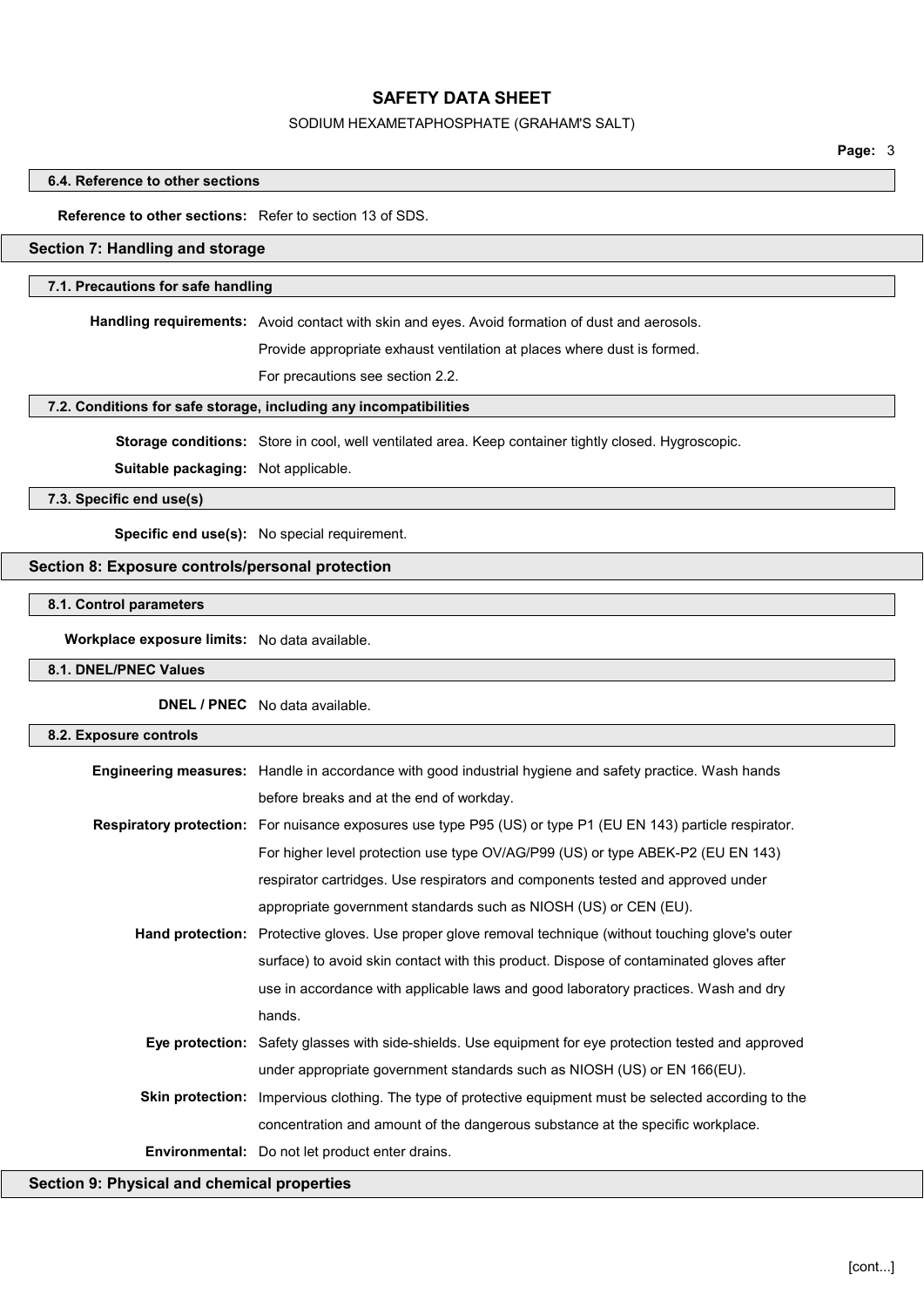#### SODIUM HEXAMETAPHOSPHATE (GRAHAM'S SALT)

Page: 4

#### 9.1. Information on basic physical and chemical properties

#### State: Solid

Solubility in water: Soluble

Melting point/range°C: 628 °C

#### 9.2. Other information

Other information: Not applicable.

### Section 10: Stability and reactivity

10.1. Reactivity

Reactivity: No data available.

10.2. Chemical stability

Chemical stability: Stable under normal conditions.

# 10.3. Possibility of hazardous reactions

Hazardous reactions: No data available.

# 10.4. Conditions to avoid

Conditions to avoid: No data available.

#### 10.5. Incompatible materials

Materials to avoid: Strong oxidising agents.

# 10.6. Hazardous decomposition products

Haz. decomp. products: No data available.

#### Section 11: Toxicological information

#### 11.1. Information on toxicological effects

#### Toxicity values:

| Route  | <b>Species</b> | Test             | Value  | Units |
|--------|----------------|------------------|--------|-------|
| ORAL   | <b>RAT</b>     | LD50             | 6,600  | mg/kg |
| DERMAL | <b>RBT</b>     | LD <sub>50</sub> | >7,940 | mg/kg |

#### Symptoms / routes of exposure

|                                                 | <b>Skin contact:</b> May be harmful if absorbed through skin. May cause skin irritation. |
|-------------------------------------------------|------------------------------------------------------------------------------------------|
|                                                 | <b>Eye contact:</b> There may be irritation and redness.                                 |
|                                                 | <b>Ingestion:</b> May be harmful if swallowed.                                           |
|                                                 | <b>Inhalation:</b> May be harmful if inhaled. May cause respiratory tract irritation.    |
| Delayed / immediate effects: No data available. |                                                                                          |
| <b>Other information:</b> Not applicable.       |                                                                                          |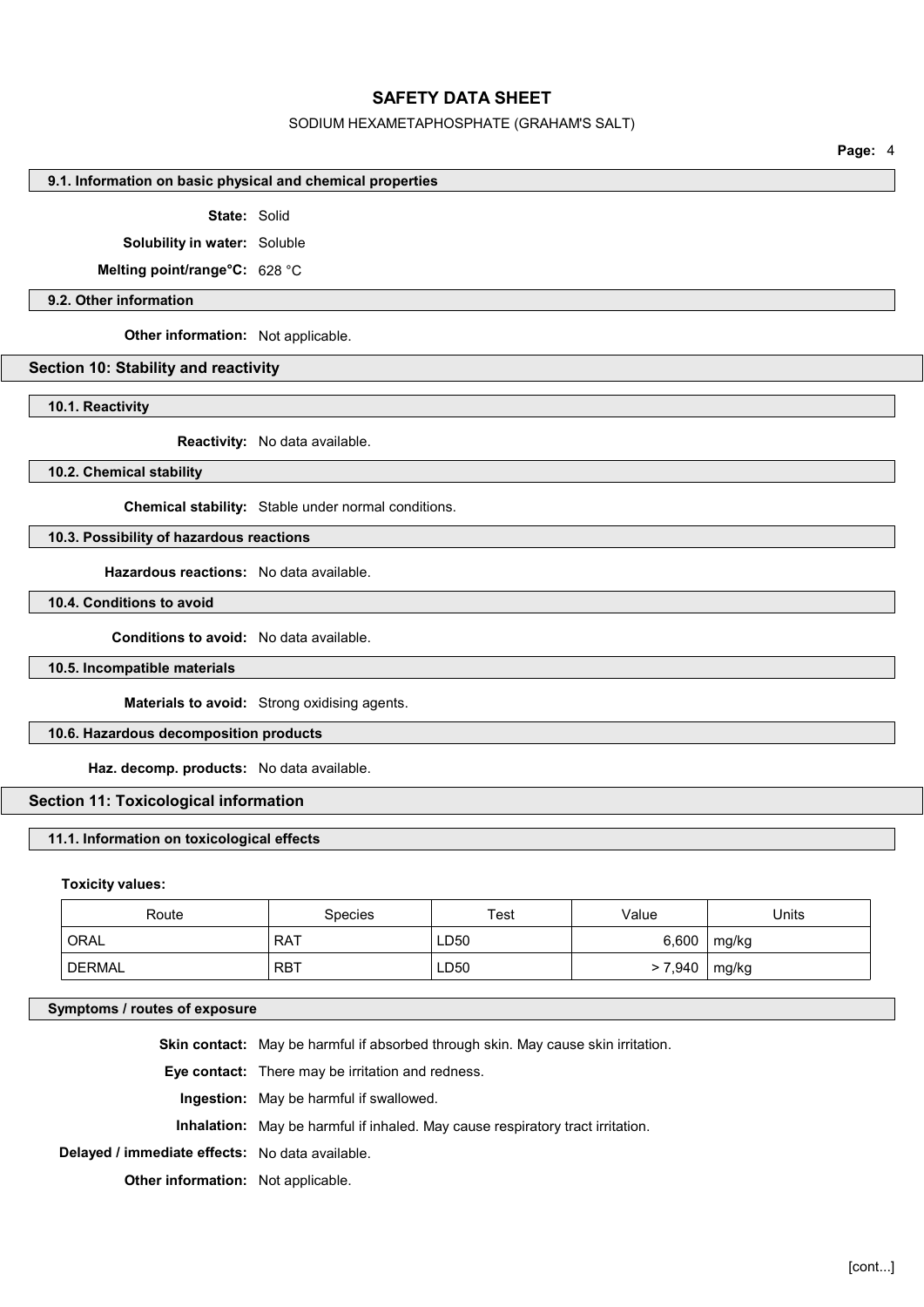#### SODIUM HEXAMETAPHOSPHATE (GRAHAM'S SALT)

Page: 5

#### Section 12: Ecological information

#### 12.1. Toxicity

Ecotoxicity values: No data available.

#### 12.2. Persistence and degradability

Persistence and degradability: No data available.

12.3. Bioaccumulative potential

Bioaccumulative potential: No data available.

12.4. Mobility in soil

Mobility: No data available.

### 12.5. Results of PBT and vPvB assessment

PBT identification: This product is not identified as a PBT/vPvB substance.

12.6. Other adverse effects

Other adverse effects: No data available.

#### Section 13: Disposal considerations

#### 13.1. Waste treatment methods

|                                             | <b>Disposal operations:</b> Offer surplus and non-recyclable solutions to a licensed disposal company. Dissolve or |
|---------------------------------------------|--------------------------------------------------------------------------------------------------------------------|
|                                             | mix the material with a combustible solvent and burn in a chemical incinerator equipped                            |
|                                             | with an afterburner and scrubber.                                                                                  |
| <b>Recovery operations:</b> Not applicable. |                                                                                                                    |
|                                             | Disposal of packaging: Dispose of as unused product.                                                               |
|                                             | <b>NB:</b> The user's attention is drawn to the possible existence of regional or national                         |
|                                             | regulations regarding disposal.                                                                                    |

#### Section 14: Transport information

Transport class: This product does not require a classification for transport.

#### Section 15: Regulatory information

#### 15.1. Safety, health and environmental regulations/legislation specific for the substance or mixture

Specific regulations: This safety datasheet complies with the requirements of Regulation (EC) No.

1907/2006.

#### 15.2. Chemical Safety Assessment

Chemical safety assessment: A chemical safety assessment has not been carried out for the substance or the mixture by the supplier.

#### Section 16: Other information